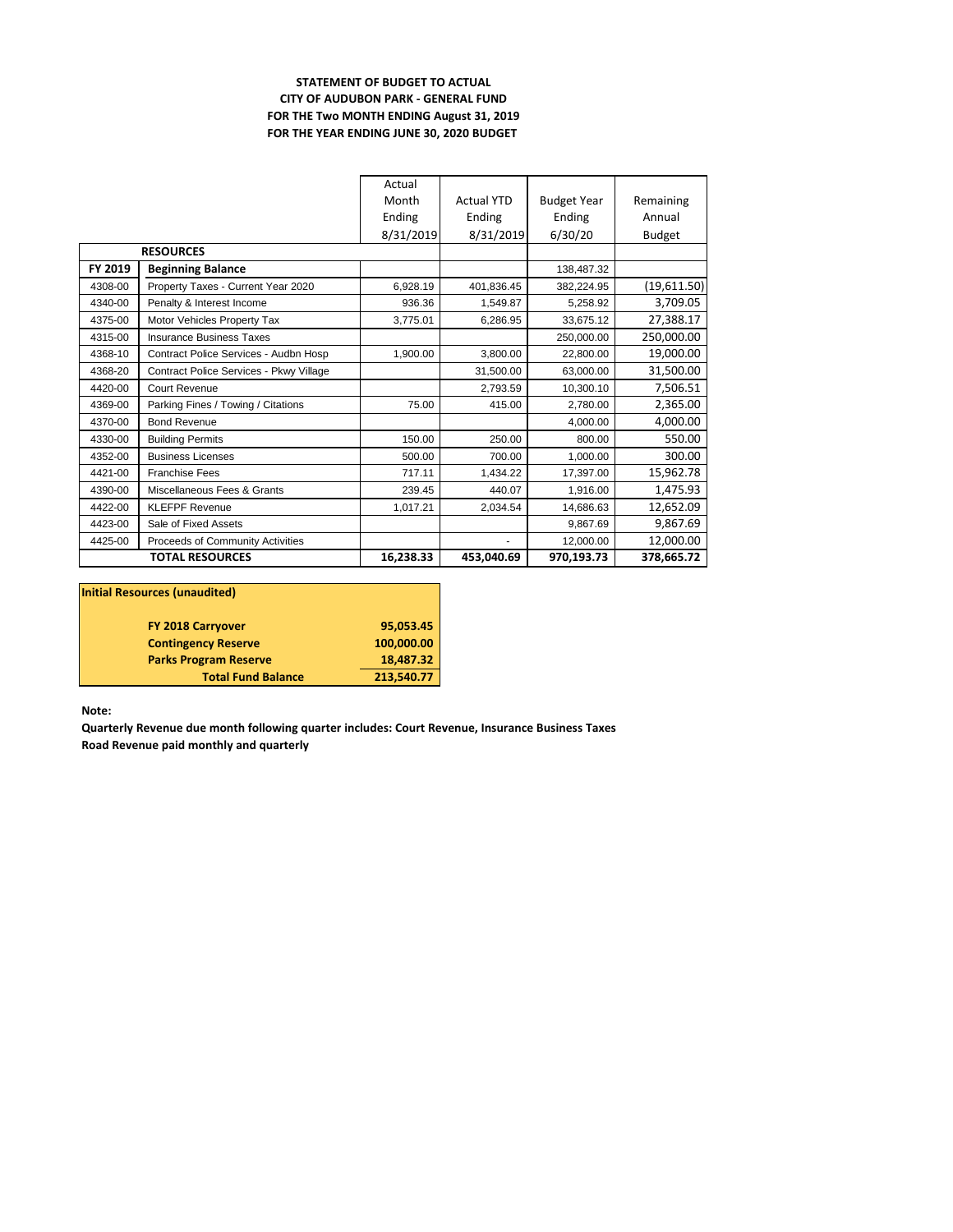## **STATEMENT OF BUDGET TO ACTUAL CITY OF AUDUBON PARK - GENERAL FUND FOR THE Two MONTH ENDING August 31, 2019 FOR THE YEAR ENDING JUNE 30, 2020 BUDGET**

|         |                                                 | Actual    |                   |                         |               |
|---------|-------------------------------------------------|-----------|-------------------|-------------------------|---------------|
|         |                                                 | Month     | <b>Actual YTD</b> | <b>Budget Year</b>      | Remaining     |
|         |                                                 | Ending    | Ending            | Ending                  | Annual        |
|         |                                                 | 8/31/2019 | 8/31/2019         | 6/30/20                 | <b>Budget</b> |
|         |                                                 |           |                   |                         |               |
|         | <b>APPROPRIATIONS</b>                           |           |                   |                         |               |
|         | <b>Public Administration</b>                    |           |                   |                         |               |
| 5300-00 | <b>Administrative Costs</b>                     | 860.30    | 3,316.80          | 10,000.00               | 6,683.20      |
| 5504-00 | Supplies & Equipment                            | 400.96    | 1,004.69          | 8,700.00                | 7,695.31      |
| 5500-00 | Repairs & Maintenance                           | 2,725.18  | 3,035.18          | 19,000.00               | 15,964.82     |
| 6500-00 | Utitlities - LG&E, Water, etc.                  | 4,310.92  | 8,479.58          | 46,000.00               | 37,520.42     |
| 5015-00 | Property Insurance                              | 371.75    | 371.75            | 2,275.00                | 1,903.25      |
| 5020-00 | Liability Insurance                             | 1,215.25  | 1,215.25          | 8,400.00                | 7,184.75      |
|         | <b>Bookeeping Services</b>                      |           |                   | 8,000.00                | 8,000.00      |
| 5350-00 | <b>Clerks Salary</b>                            | 3,846.16  | 7,692.32          | 50,000.00               | 42,307.68     |
| 5004-00 | Payroll Expense - SS / Medicare                 | 294.22    | 588.45            | 3,708.71                | 3,120.26      |
| 5005-00 | <b>Workers' Compensation Insurance</b>          | 1,215.02  | 1,215.02          | 1,351.21                | 136.19        |
| 5010-00 | Unemployment Reserve - 12%                      |           | 181.81            | 624.06                  | 442.25        |
| 5200-00 | <b>Legal Affairs</b>                            | 3,348.75  | 3,348.75          | 18,000.00               | 14,651.25     |
|         | Claims and Judgements Payable                   |           |                   | 8,000.00                | 8,000.00      |
| 5710-00 | Auditing                                        |           |                   | 6,800.00                | 6,800.00      |
| 5740-00 | Property Valuation                              |           |                   | 6,722.36                | 6,722.36      |
| 5527-00 | <b>Codification Ordinances</b>                  |           |                   | 6,000.00                | 6,000.00      |
|         |                                                 |           |                   |                         |               |
|         | <b>Total Public Administration</b>              | 18,588.51 | 30,449.60         | 203,581.34              | 167,131.74    |
|         | <b>Parks &amp; Recreation Reserve</b>           |           |                   | 9,487.32                |               |
|         | <b>Contingency Reserve</b>                      |           | L.                | 50,000.00               | 50,000.00     |
|         |                                                 |           |                   |                         |               |
|         | <b>Public Works</b>                             |           |                   |                         |               |
| 5452-10 | Supplies & Equipment                            | 35.34     | 35.34             | 5,000.00                | 4,964.66      |
| 5457-10 | Fuel                                            | 512.81    | 512.81            | 3,096.49                | 2,583.68      |
| 5410-10 | Maintenance                                     |           |                   |                         |               |
| 5480-10 | Property Insurance                              | 371.75    | 371.75            | 1,086.00                | 714.25        |
| 5485-10 | Liability Insurance                             | 1,215.25  | 1,215.25          | 1,401.00                | 185.75        |
| 5490-10 | Auto Insurance                                  | 583.60    | 583.60            | 4,127.84                | 3,544.24      |
| 5450-10 | Works Dept. - Salaries                          | 2,480.00  | 4,960.00          | 33,280.00               | 28,320.00     |
| 5465-10 | Payroll taxes                                   | 189.72    | 379.44            | 2,545.92                | 2,166.48      |
| 5470-10 | Unemployment reserve - 9%                       |           | 120.67            | 468.05                  | 347.38        |
| 5475-10 | <b>Workers' Compensation Insurance</b>          | 1,215.02  | 1,215.02          | 1,182.00                | (33.02)       |
| 5454-10 | <b>Public Facilities</b>                        | 142.38    | 288.99            | 22,000.00               | 21,711.01     |
| 5453-10 | Parks & Recreation                              | 615.25    | 1,246.05          | 12,000.00               | 10,753.95     |
| 5455-10 | Forest Management                               | 1,207.98  | 1,963.33          | 38,370.10               | 36,406.77     |
| 6300-10 | Public Gardens (Garden Club Grant)              |           | 4,000.00          | 24,000.00               | 20,000.00     |
| 5415-00 | Road Fund Replenishment                         |           |                   | 40,512.68               | 40,512.68     |
| 6510-00 | Sidewalk Set aside<br><b>Total Public Works</b> |           | 16,892.25         | 20,000.00<br>209,070.08 | 20,000.00     |